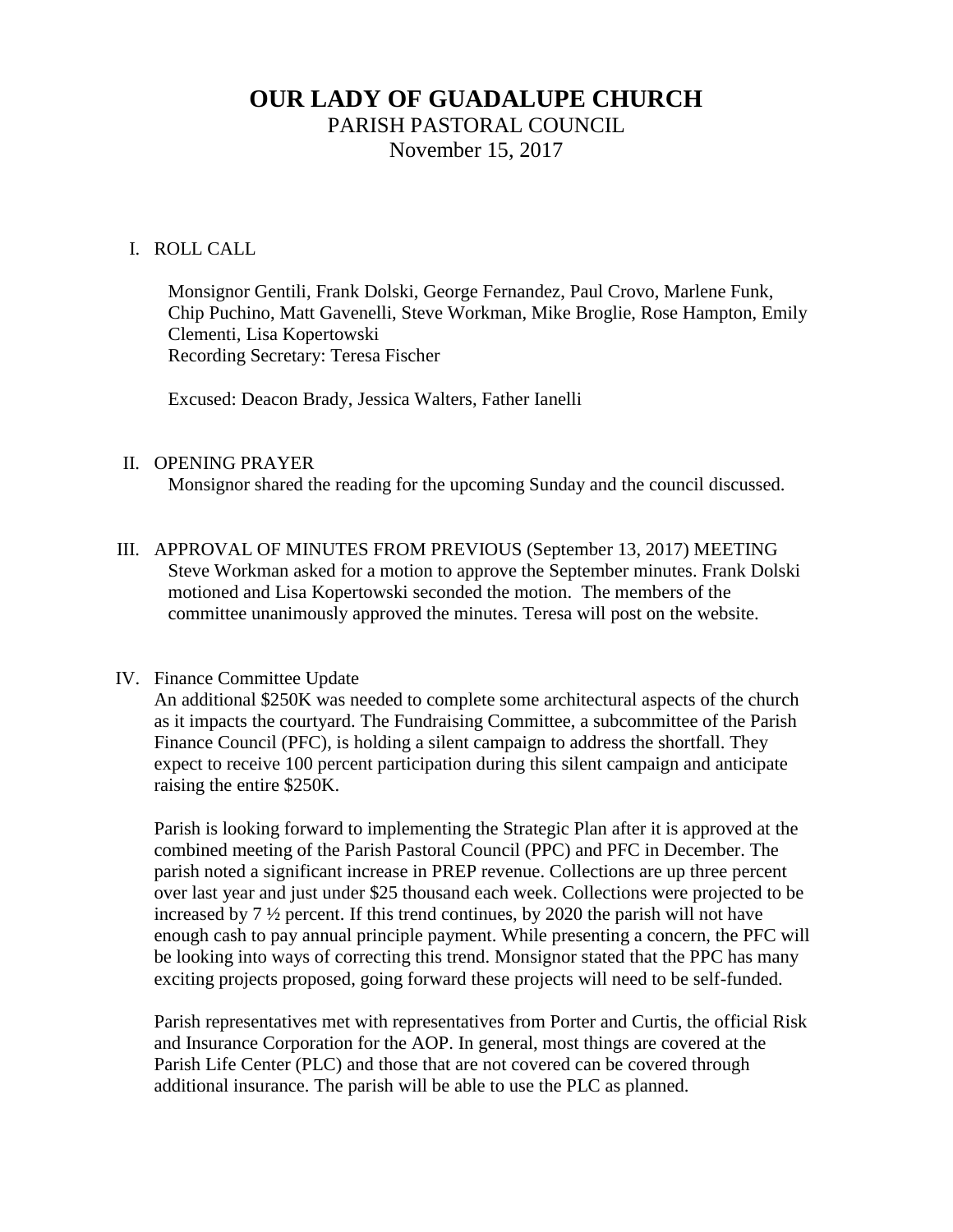- PLC campaign & other updates
- o Stewardship Appeal

The Stewardship Campaign Appeal is off to an excellent start. To date, 125 families have donated \$42K. The parish increased the requested donation for each family and the overwhelming majority are giving the requested amount or more.

V. Youth Ministry Update

Youth Ministry meetings have been going very well in the PLC and the kids love the new space. Lisa Kopertowski reported that YDisciple has been received better than she expected. The average attendance at the weekly Youth Ministry meetings are about 17 to 25 teens at the junior high meetings and 15 to 20 teens at the high school meetings. Additionally, approximately 10 girls are part of the Little Flower Girls Club. Lisa was very pleased with the attendance for 40 Hours and teens have been enjoying many events such as the Zip Line Course, Escape Room and more. Hurricane Relief service project was a huge success – Youth Ministry collected almost 8,000 pounds of items.

Upcoming events include the Live Nativity, PREP Christmas pageant, Praise Fest and the Steubenville Youth Conference has been booked for 2018. Group discussed having a sign put up near the road to promote the Live Nativity. Young Adults group is up and running and is taking off extremely well. Emily Clementi is active with the Catholic Young Adults of Bucks County and she thanked the OLG clergy for their support. Monsignor is very pleased with the progress OLG is making with young adults and will continue to support these events.

# VI. Religious Education/Adult Faith Update

o Disciple Maker Index

Steve Workman provided Jessica's report to the PPC. The Disciple Maker Index is a tool that was created to measure spiritual growth and parish engagement. It is a survey taken by parishioners to allow them to reflect and give insight on our parish strengths and growth opportunities. The results, in turn, help parish leadership set priorities, make decisions on allocating resources, and in general, how we can best assist our people on their journey of discipleship. The survey will be open at OLG from early February through early March, with publicity beginning in the next few weeks. The results sessions will be held in April-June. Our Adult Faith Formation team will take on the responsibility for publicizing and implementing the rollout of the survey to parishioners.

The Religious Education report is attached.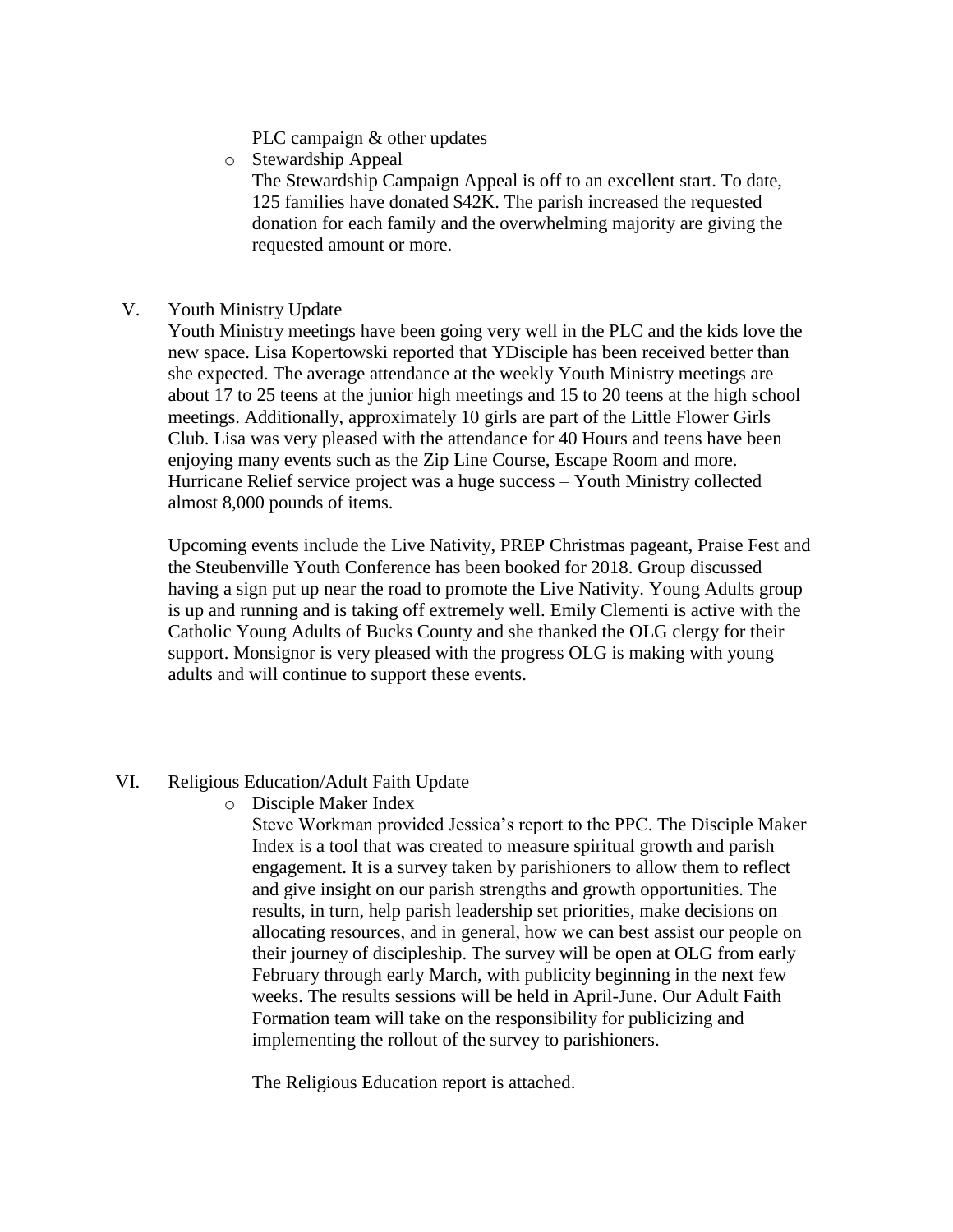#### VII. Evangelization Sub-Committee Updates (Steve):

- o Organizational Review Sub-Committee
	- This committee continues to write and implement SOPs. OLG will implement a protocol for emergencies similar to what the public schools have in place because of recent violent attacks happening throughout the country. OLG will adapt a plan suggested by US Homeland Security, the Central Bucks School District and a protocol for religious institutions. This will primarily affect the staff, ushers and PREP teachers and volunteers. Monsignor noted that OLG does have a Standard Operating Procedures (SOP) in place for medical emergencies such as someone fainting or having a heart attack in church. Parishioners will be informed as appropriate.
- o Outreach Update
	- Under New Leadership

In late winter, Deacon Brady will assume leadership for the Evangelization Subcommittee. Outreach is a critical part of our parish evangelization and a major focus for OLG. Monsignor commented that all of our efforts in advanced technology to assist with evangelization are important; however, nothing takes the place of the personal aspect to evangelization. Continued efforts will be welcome and encouraged as we emphasize evangelization with our new Strategic Plan.

 Nativity Trip – November 11 & REBUILT 2018 Frank, Steve, Paul and Anne Kane attended a Saturday Vigil Mass and met with representatives at Nativity Parish, MD. Observations include: Nativity has a lot of technology which is very successful for them but not all right for OLG; the priest service message during homily was very impactful; they had a video message before Mass (instead of cantor announcements) and a "1% Challenge to increase stewardship by 1%"; and they have 200 small groups that meet each week.

Discussion ensued about OLG's next step. Nativity is hosting a Rebuilt Conference and Steve suggested sending staff to conference.

#### **Tech Team Update**

Frank Dolski reported that the narthex monitors have been used very successfully to promote parish events/news. The new kiosks are installed and the kick-off is Thanksgiving weekend. Teresa Fischer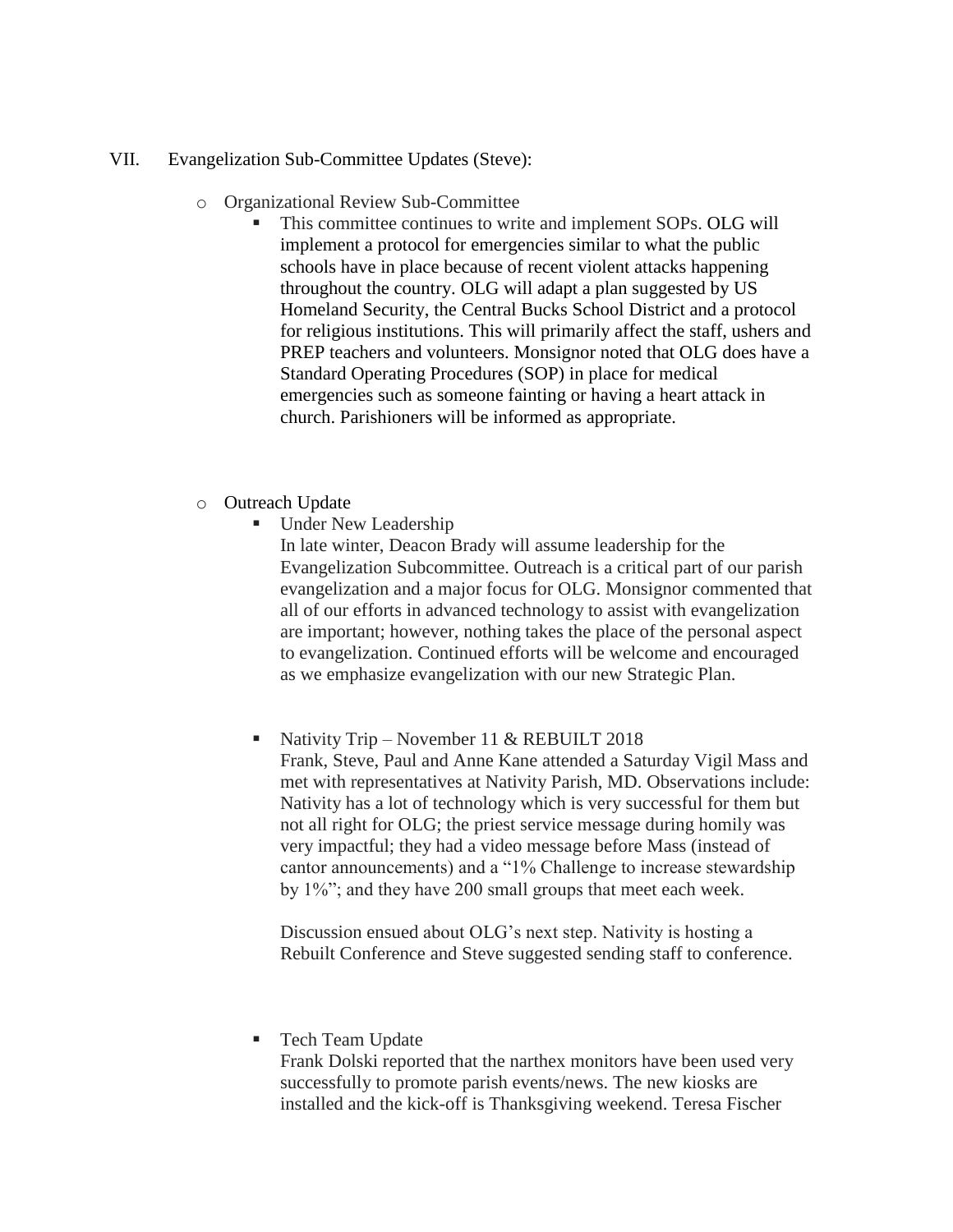provided an update on the new parish website, which is progressing as planned. The livestreaming of Masses is still something that will be discussed for possibly next year. Holy Spirit Radio has offered to broadcast some Sunday masses at no charge to OLG.

- VIII. "Celebrating Growth" Ministry weekend (Social Services Highlighted) October The Ministry Fair was held on October 28/29. There were 44 new volunteers across 17 ministries. Mike Broglie assisted with this event for the first time and will help coordinate future fairs. Monsignor complimented the efficiency of the group for coordinating the ministry fairs.
	- IX. Social Affairs Committee Update
		- o Plans for 2017 year end/2018

Chip reported that on Sunday December 3 there is a Christmas event planned in combination with PREP. The event is cookie decorating and milk/cookies with Santa. A survey was administered at the recent ministry fair and the results will be ready for next PPC meeting. Social Committee is looking into a Monte Carlo Night, a combination golf tournament with Our Lady of Mount Carmel Parish and possibly a Lenten concert with a gospel group in Philadelphia. Trudy Puchino is looking into coordinating a flower arranging night for parishioners. Monsignor commented that for the last few years social events were not being held at OLG and is pleased that this group is providing opportunities for the congregation to socialize.

X. Liturgy Committee Update

Monsignor provided the update as Father Ianelli is in Haiti. Adult Faith Formation is planning a welcome gift ("Joy To The World: How Christ's Coming Changed Everything and Still Does" by Scott Hahn**)** for Christmas Mass attendees. Chairs and TV monitors will be ready, appropriate homilies will be prepared as well as excellent music. The teen band will play at the 11 a.m. Christmas Day Mass and will sing traditional Christmas songs. This year OLG is holding the Christmas Eve Vigil Masses at 3:30 and 6 p.m. (NOTE THE NEW TIMES FOR CHRISTMAS EVE MASSES.) Discussion ensued about gathering data from Christmas Mass attendees (who they are – parishioners, etc.). Marlene will again provide hospitality baskets in the narthex bathrooms for the Christmas Masses.

XI. OLG Strategic Plan (2017-2022) – Open Discussion Final approval and adoption at PPC/PFC joint meeting 12/13/17. Monsignor commented that this would be a great opportunity for both councils to share ideas.